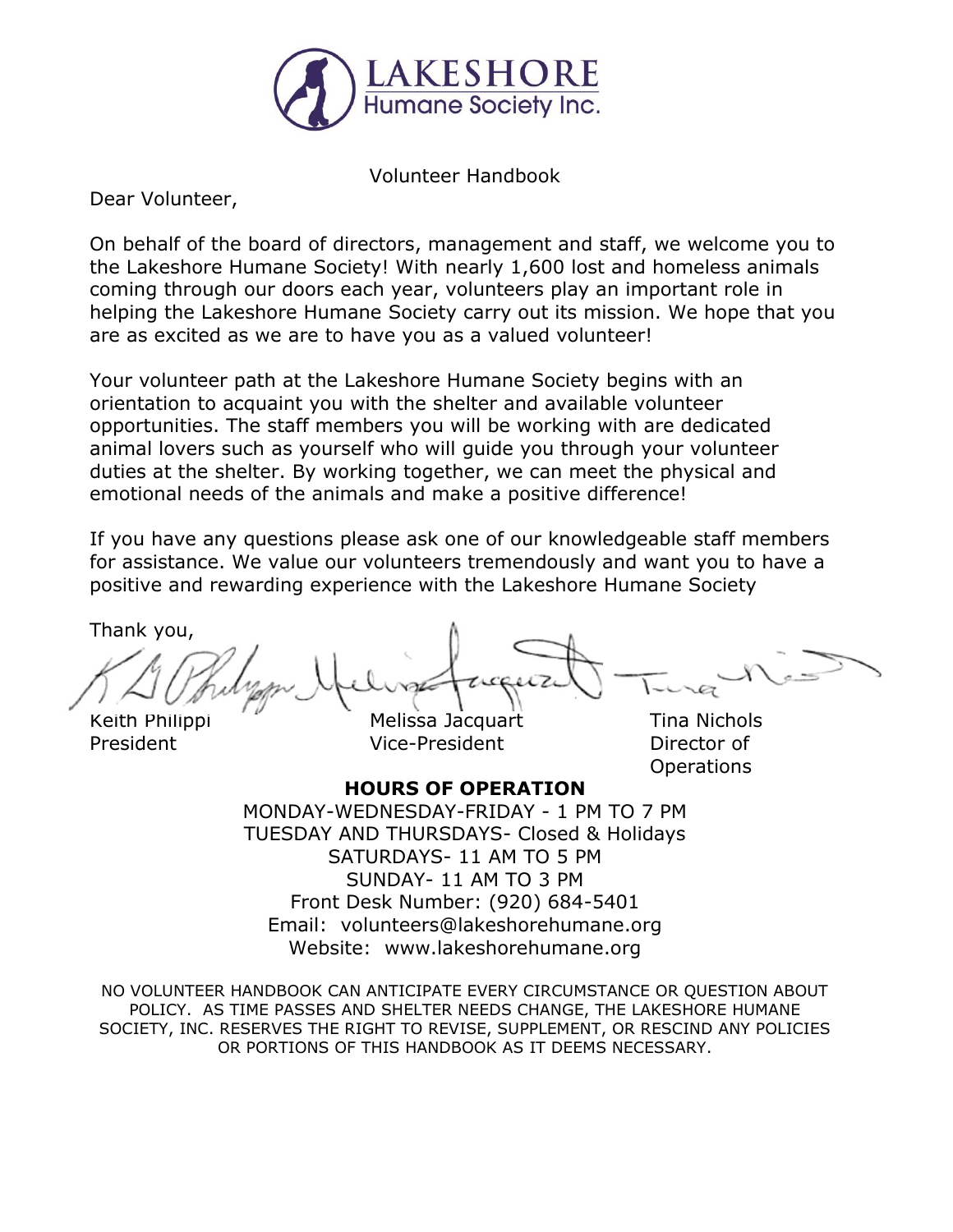

## **Mission Statement-**

**The LHS mission is to ensure humane and compassionate treatment of all animals entrusted to its care, reunite lost animals with their owners, place adoptable animals in responsible and permanent homes, euthanize animals when necessary, and extend humane education to the public.**

In pursuit of this mission, the Lakeshore Humane Society, Inc., will:

- Maintain an environment conducive to the wellbeing of all our sheltered animals
- Secure medical care for those animals in need, within the scope of our ability;
- Screen all potential adopters to determine the best home for a pet, being mindful that adoption is a privilege not a right;
- Provide the service of the designated county pound, as well as provide the public with a facility from which to adopt, surrender, or reclaim an animal;
- Promote the importance of sterilization of companion animals and ensure mandatory sterilization of all dogs and cats adopted from our shelter;
- Assist law enforcement with the investigation of abuse/neglect complaints, removing such animals when instructed;
- Act as a resource center for the public in helping locate animal related services;
- Understand that while we will attempt to save every animal, humane euthanasia will be the only accepted method of ending life;
- Treat all people we encounter through Society affiliation with dignity, respect, courtesy and professionalism;
- Endeavor to maintain a staff and Board with a genuine concern for animals;
- Seek to maintain a standard that encourages membership, volunteerism and donations to provide for the welfare of the animals, the facility, and the organization.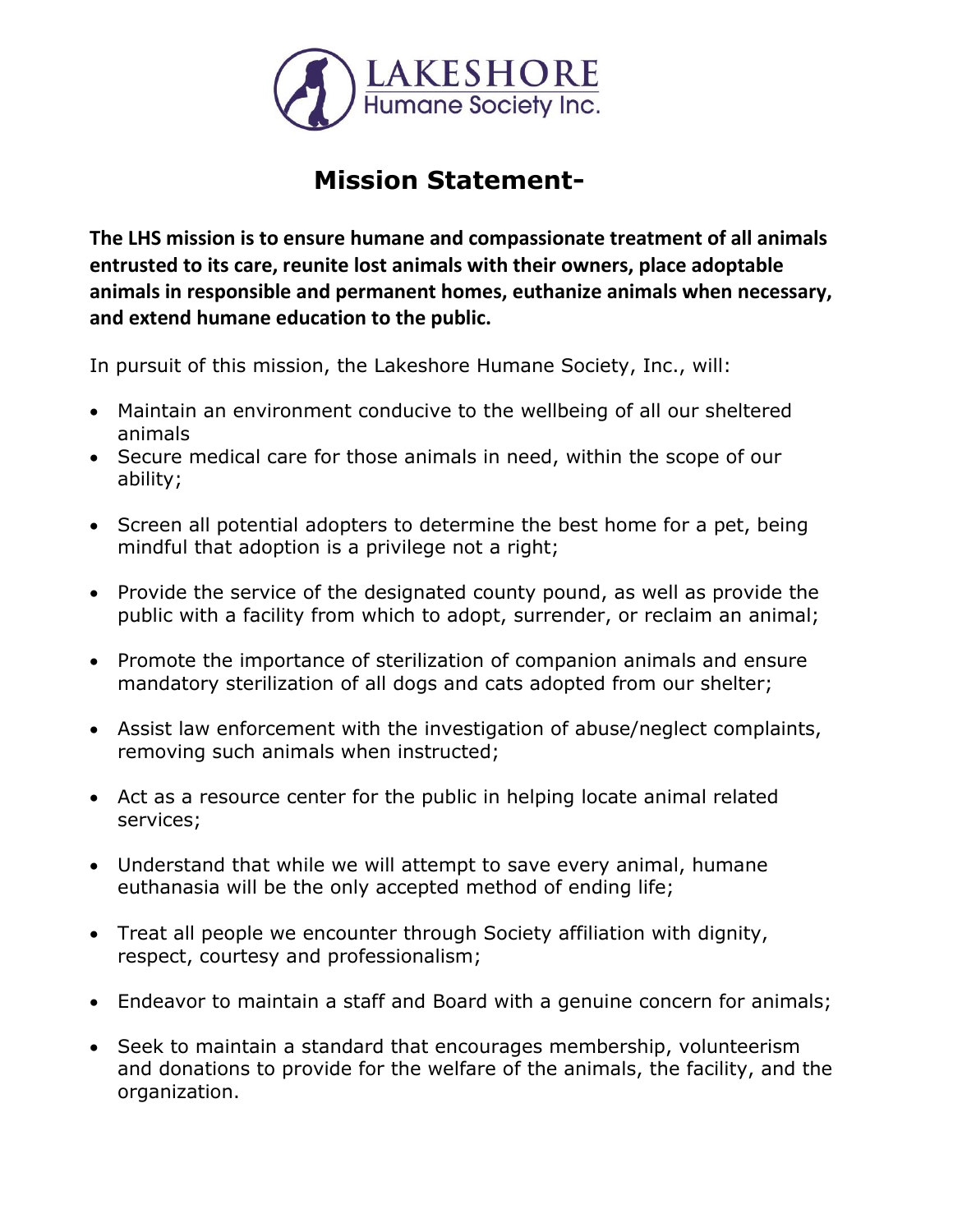

# **Core Beliefs**

#### **Be kind to animals.**

We believe in the intrinsic value of animals.

We believe that animals are sentient beings and their lives deserve respect. We believe in promoting the good health of animals.

We believe a unique and reciprocal bond exists between animals and humans We believe that the human-animal bond enriches the entire community.

We believe animals are worthy of our time, money and attention.

We believe euthanizing healthy, adoptable animals is unacceptable.

#### **Empower people. They are our key resource.**

We believe that staff and volunteers are a vital resource.

We believe in the power of teamwork.

We believe in collaborating with others to better serve animals.

We believe in working closely with the communities in our county.

#### **Balance compassion with responsibility.**

We believe in an open admission policy, where no animal is turned away.

We believe people have a responsibility to animals, especially those we have domesticated. We believe that compassion drives our decisions for the wellbeing of animals.

We believe responsibility must be led by a respect for life and balanced with empathy.

### **Leadership**

We believe in being a voice for the animals within the community.

We believe education is the key to the humane treatment of animals. We believe in engaging others, so as to change thoughts and actions toward animals. We believe in creating community awareness that instills a respect for life.

### **Stewardship**

We are a private non-profit organization and depend on the goodwill of others.

We believe that people trust us to do good.

We believe in fiscal responsibility and accountability.

We will strive to care for our resources with honesty and integrity.

We believe in using people's time wisely and respecting their dedication to our mission.

We believe in proper planning so we may exist and thrive for the long term.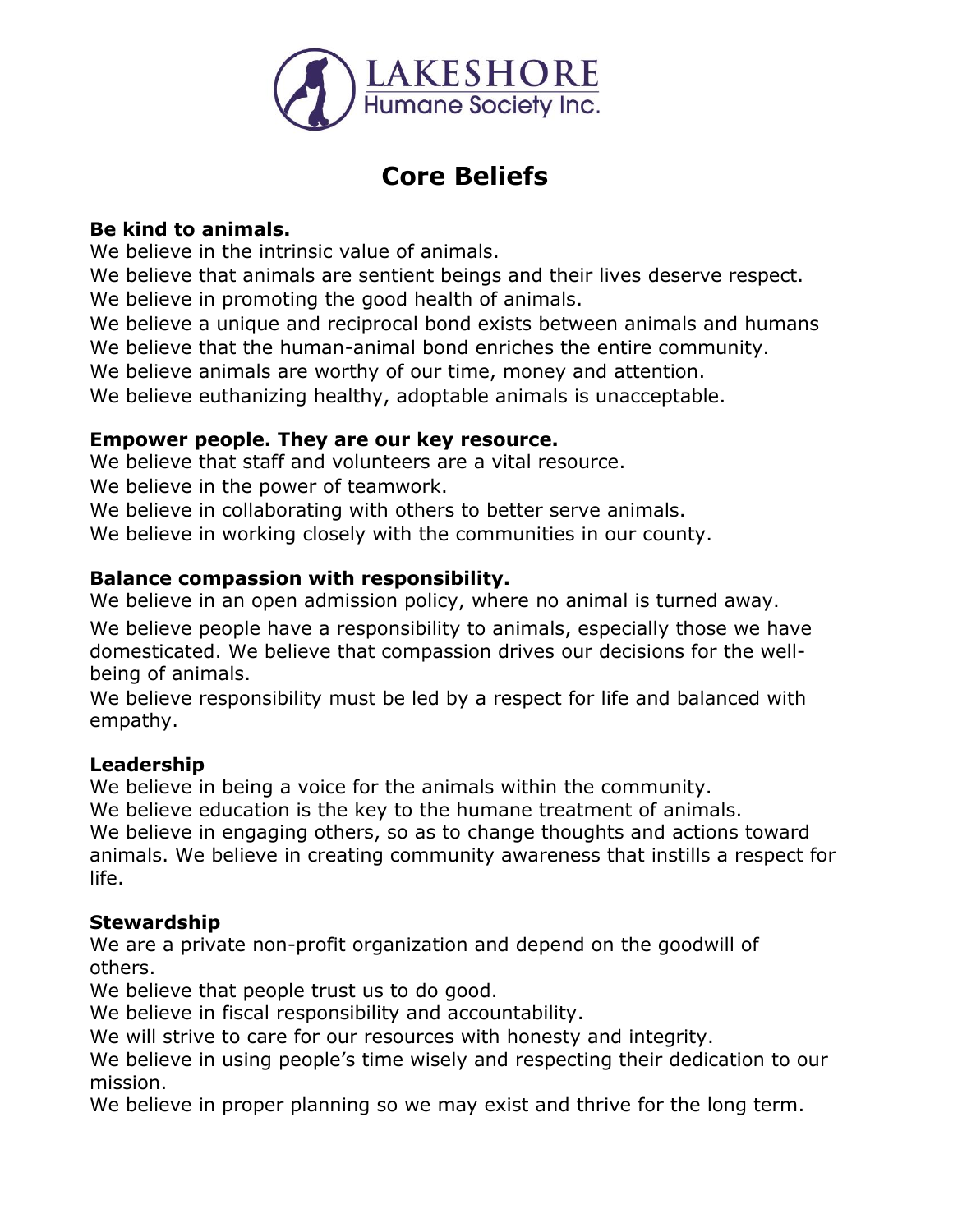

# **Vision**

In 1970, a group of women founded the Manitowoc County Humane Society, because they did not like the callous treatment stray and homeless dogs received at the county pound. Their vision was to create a shelter to protect and care for these animals in a humane and compassionate manner. It was a huge undertaking that required careful planning and was completely supported by volunteers who secured our non-profit status, raised money to buy land and erect a building, wrote by-laws, and created our mission.

We are a humane society. That means we have organized to stop animal suffering due to cruelty, neglect and ignorance. It is our desire to maintain a shelter for the lost and homeless pets and companion animals of Manitowoc County, and create an environment where they are treated with compassion and respect. We support the development of a more humane community that supports the human/animal bond.

It is important to our success that our volunteers understand and agree to support our mission, core beliefs and vision and that you feel a sense of purpose volunteering here. We believe that our role in the community is unmatched and hope that you will make a personal connection to the goals and values of our founding mothers. You have an opportunity to make a difference in the lives of shelter animals, enhance our presence in the community and receive immense personal satisfaction from saving lives.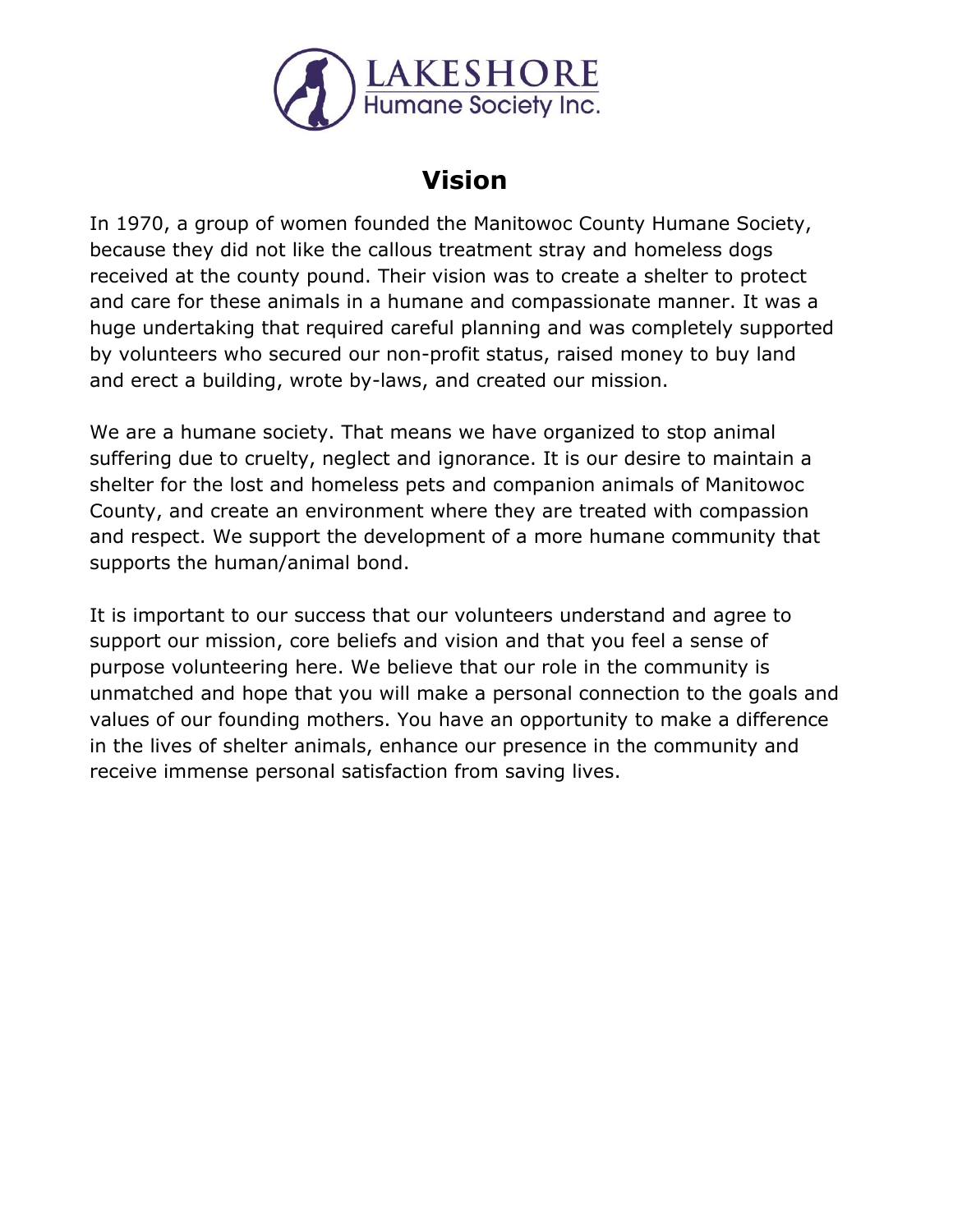

## **PROGRAMS & SERVICES**

**Pet Adoption** – This is our primary reason for existence, to provide a safe place for the homeless animals to stay and be cared for while we attempt to find them a new forever home.

**Education Program** – We provide tours and educational opportunities to students, scouts and groups of all ages. We also visit schools and civic organizations, as well as taking part in community functions, to provide humane animal education.

**Foster Care Program** – Our foster care program is designed to help those animals who need additional attention due to injury or illness. The major area of need is fostering and feeding kittens. Animals are selected by management. A foster form will be provided.

**Microchipping** – We microchip and register every dog and cat that we adopt out, as well as scan each one that comes into our shelter for preexisting microchips. We also offer microchipping to the public. Our goal is to have all pets in our county microchipped, in order to successfully reunite lost pets with their owners.

**Pet Therapy** – If you have a dog or cat that you feel would make a great therapy pet, you may want to consider joining our Assisted Living and Nursing Home visits. Many of the residents of these homes have had to give up pets and there is a void in their life. It is a proven fact that pets help with depression and lower anxiety. Although they may not be able to have a pet, the residents as well as the volunteers and animals all enjoy and benefit from these visits.

**Displacement Program** – This program has been in place for many years in order to help individuals that need to leave their home environment due to domestic violence or temporary displacement. We offer short term shelter for pets in these situations until housing can be arranged.

**Low Income SNAP Program** – Applicants are screened to determine their level of income. If they meet this requirement they are given a spay/neuter voucher at a reduced cost for the procedure to be done by a participating veterinarian.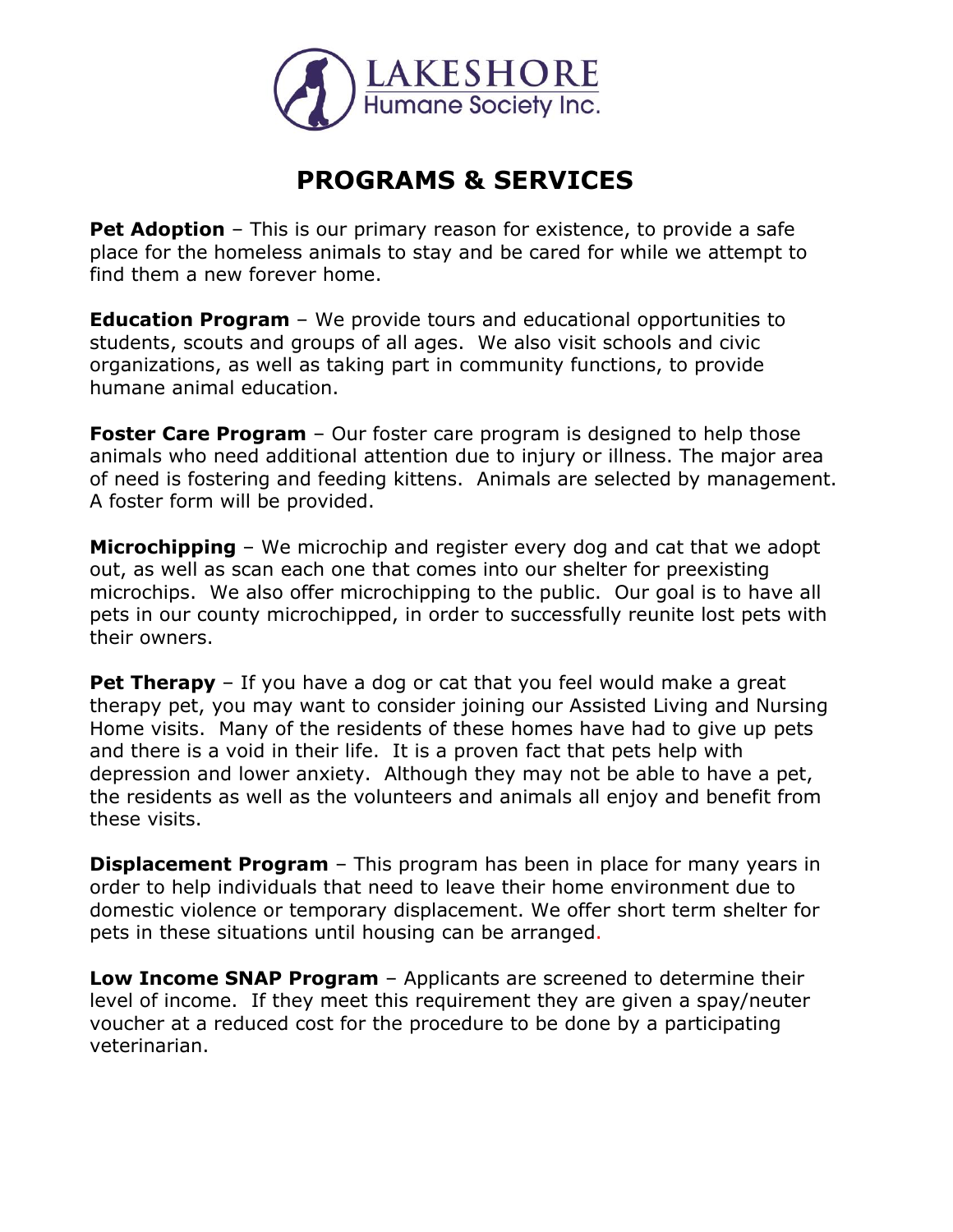

**Volunteer Criteria:** Volunteers must be 16 years of age to volunteer without a parent or legal guardian present. Volunteer Application and Waiver Form is included and must be filled out and signed prior to volunteering. Children between the ages of 12 and 16 are allowed to volunteer with a signed waiver only when accompanied by a parent or legal guardian. Children under 12 years of age are not allowed to volunteer but are always welcome to visit along with their parents and spend time with the animals!

#### *Hours available for volunteering- 8a to 6:30p (7 days per week)*

**Volunteer Forms and Orientation** – All volunteer forms and agreements will need to be filled out completely and turned into the front desk for approval. Volunteer applications need to be renewed on a yearly basis. All volunteers are required to attend a mandatory orientation before beginning their first day.

To protect your privacy, your volunteer form will be kept in a book behind the front desk. All volunteers are required to sign in each time they volunteer. Keeping track of the time that you donate to the shelter is very important. These hours are used by the shelter when applying for grants. If you are doing community service it will be mandatory for you to have these records for your school or requiring agency.

If you have not logged in for a period of 6 months or more, your volunteer application and task sheet will be pulled from our records and it will be necessary for you to reapply if you wish to volunteer.

**Organizational Structure** – Anyone entering the shelter in a volunteer capacity will be working under staff supervision. The staff and management will guide you and answer any questions that you may have. Any questions or concerns should be brought to management's attention. According to the HSUS handbook, Members and the board of directors are considered volunteers and will need to follow volunteer rules and guidelines while at the shelter.

**Training and Feedback** – As a volunteer you have the right to expect guidance and direction by someone who is experienced and well informed. If you don't feel that you are getting a fair amount of training to perform the tasks that you are assigned to, please contact a supervisor or manager. If you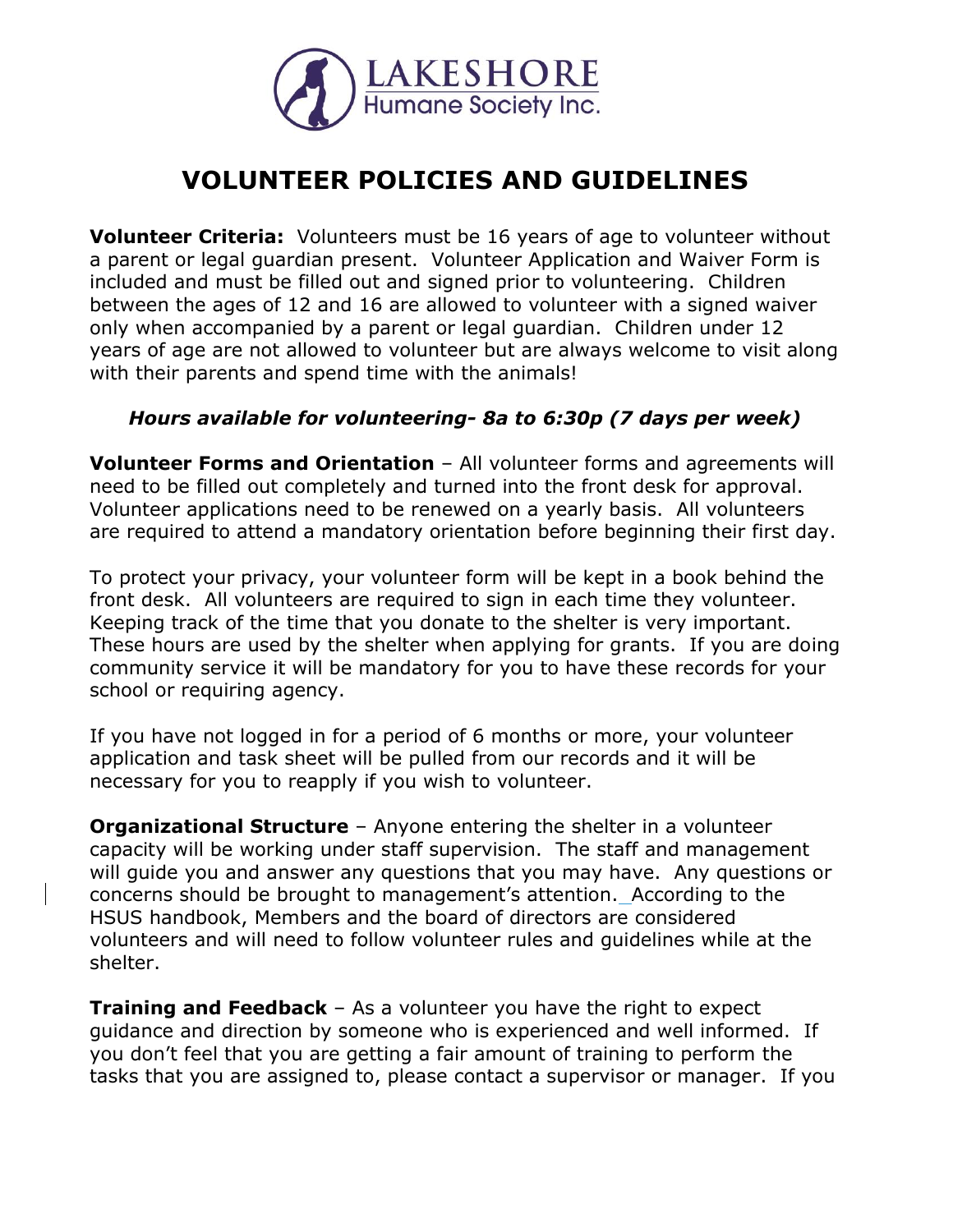

have suggestions to improve volunteer training this would be a good time to share.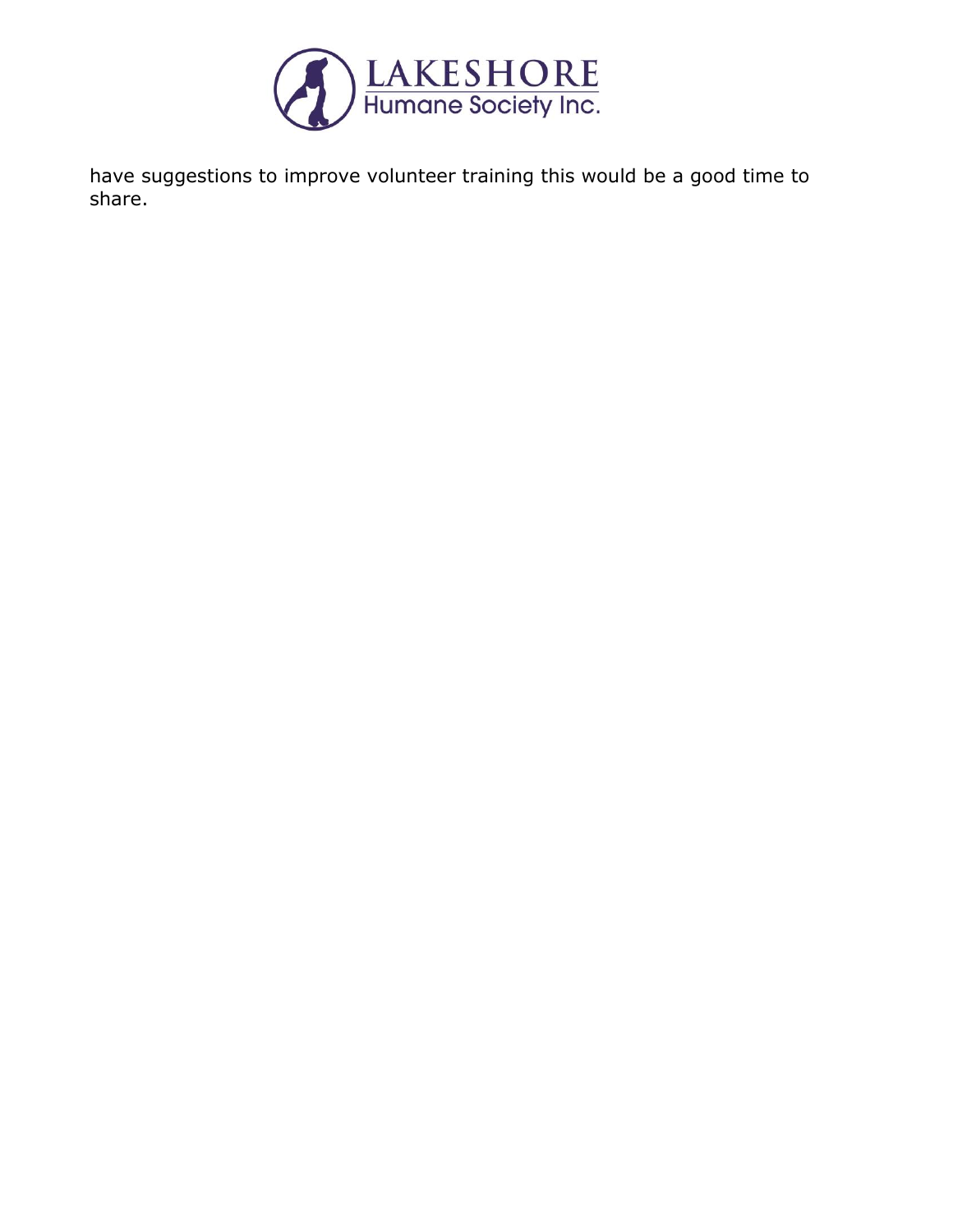

**Staff and Volunteer Relations** – Staff and volunteers need to work together cohesively for the good of the organization. If a problem develops between a staff person and a volunteer, it should be brought to the attention of management. Everyone shares the same love for animals and it is important that we work together as a team to achieve our goals. The smooth operation of the shelter must be the priority.

**Availability** – If you have agreed to volunteer your time please take that responsibility seriously. We rely on our volunteers and if you have signed up for certain hours it would be greatly appreciated if you would comply with that agreement. Please notify a manager if you need to make other arrangements or if you are no longer available.

**Safety** – Your safety is very important to us. Watch for spills and slippery hallways. Do not lift heavy objects beyond your capabilities. Never enter dog kennels or put your hands or fingers into kennels. Avoid any cat or dog cages with caution signs on them and abide by kennel signage.

Please ask for assistance whenever needed. For the safety of the volunteer, any animal that has not been fully processed and temperament tested may only be handled with approval and direction by a Medical Care Specialist or Animal Care Specialist.

**Dress Code** – Please wear full-length pants and closed toe shoes. Halter tops, sandals or shorts are not allowed. There is a much greater chance that you will be hurt more severely if your body is not fully covered.

**Bite Procedure** – If you are bitten and it breaks the skin, you must file a report to give to the Health Department and inform shelter staff. The financial responsibility for the hospital visit will be the volunteer's. For this reason, if you are not prepared to make this commitment your decision to work directly with the animals should be reconsidered.

**Confidentiality** – Volunteers frequently have access to confidential information. We require all volunteers and staff to maintain the confidentiality of our customers and their records as well as respect the privacy of the pet's previous owner. We also expect that our volunteers represent the shelter in a positive way.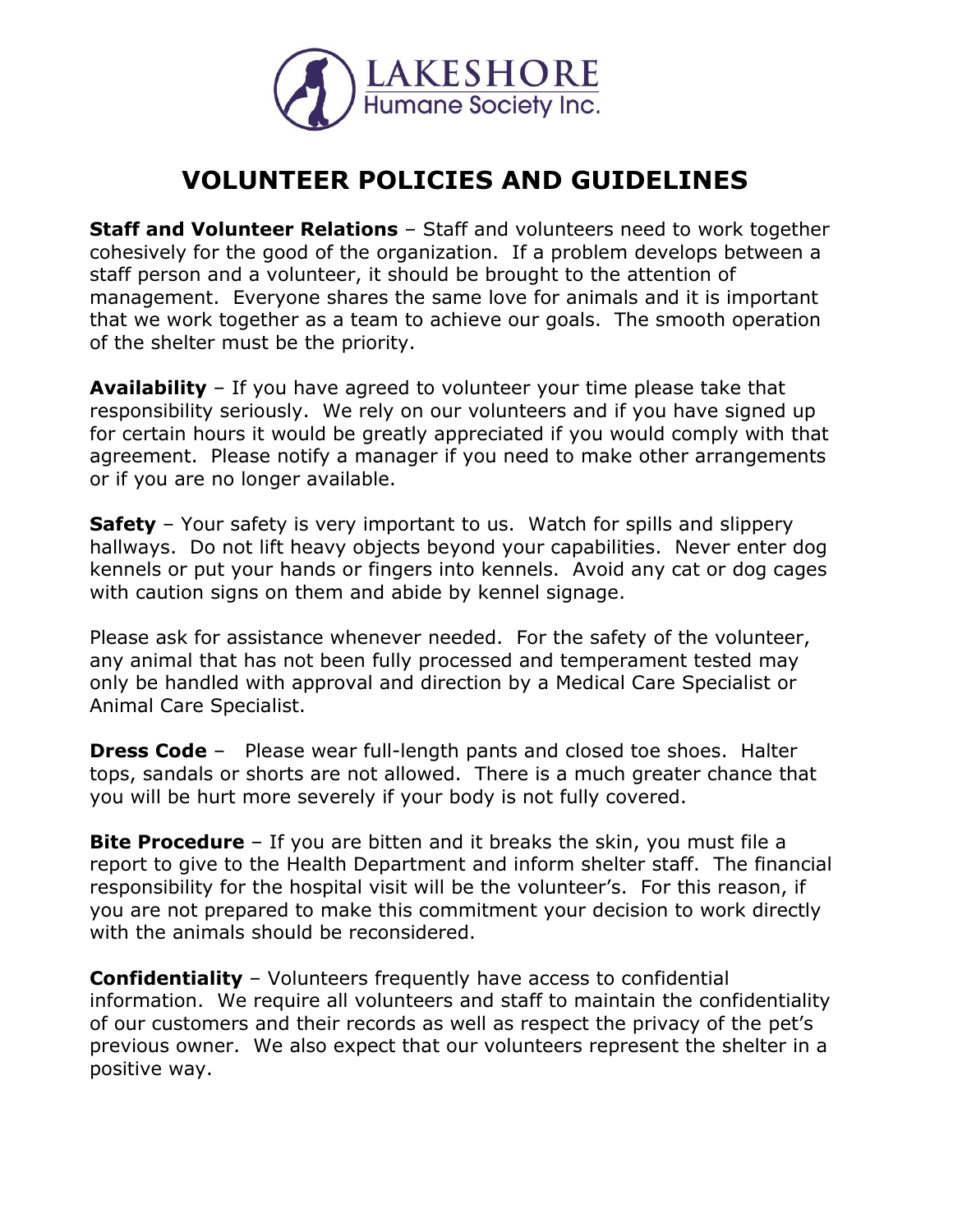

**Restricted Areas** – Please only enter restricted areas with approval or direction by shelter staff or management. The back cat rooms, the cat and dog labs, cat admit area, back dog kennels, and front office are restricted areas. Some of the animals have not yet had a rabies vaccine or been behaviorally assessed. Others may be on watch for a potential health problem or behavior issue. To keep the volunteers safe and healthy it is necessary to keep these areas closed to the public and limit volunteer access based on need.

**Animal Health** – Please wash your hands with soap or use hand sanitizer between touching each animal. If you are petting a cat in a cage, visiting either a colony room or spending time with an animal in the visiting room, you will need to clean or sanitize when you are finished. This is done to avoid passing any undetected illnesses from one cage/room to another.

**Animal Humanity** – Our goal is to ensure that all the animals are treated with respect and kindness while in our care. If you ever observe anyone being cruel or disrespectful to any of the animals, please notify staff immediately!

**Euthanasia Policy** – Euthanasia is an unfortunate, but humane process when practicing shelter medicine. Our hearts want to save every animal; however, the harsh reality is there are worse things than euthanasia. All euthanasia is approved by the shelter director and it is done humanely and with a heavy heart. Since we do NOT euthanize for space, other reasons to perform this function would be if the animal had a terminal condition, has serious behavioral issues, or is suffering beyond our ability to help, in which case it would be the most humane thing to do. The decision to euthanize is exceptionally difficult and no one takes it lightly.

**Valuables** – We cannot be responsible for the loss of any valuables. It is best if you lock them in your car and just bring your keys in with you. Your coat may be stored in the back area of the shelter.

**Parking** – If at all possible, please park on the road or toward the road to save the spaces close to the door for our customers. There are times when customers do not have any place to park.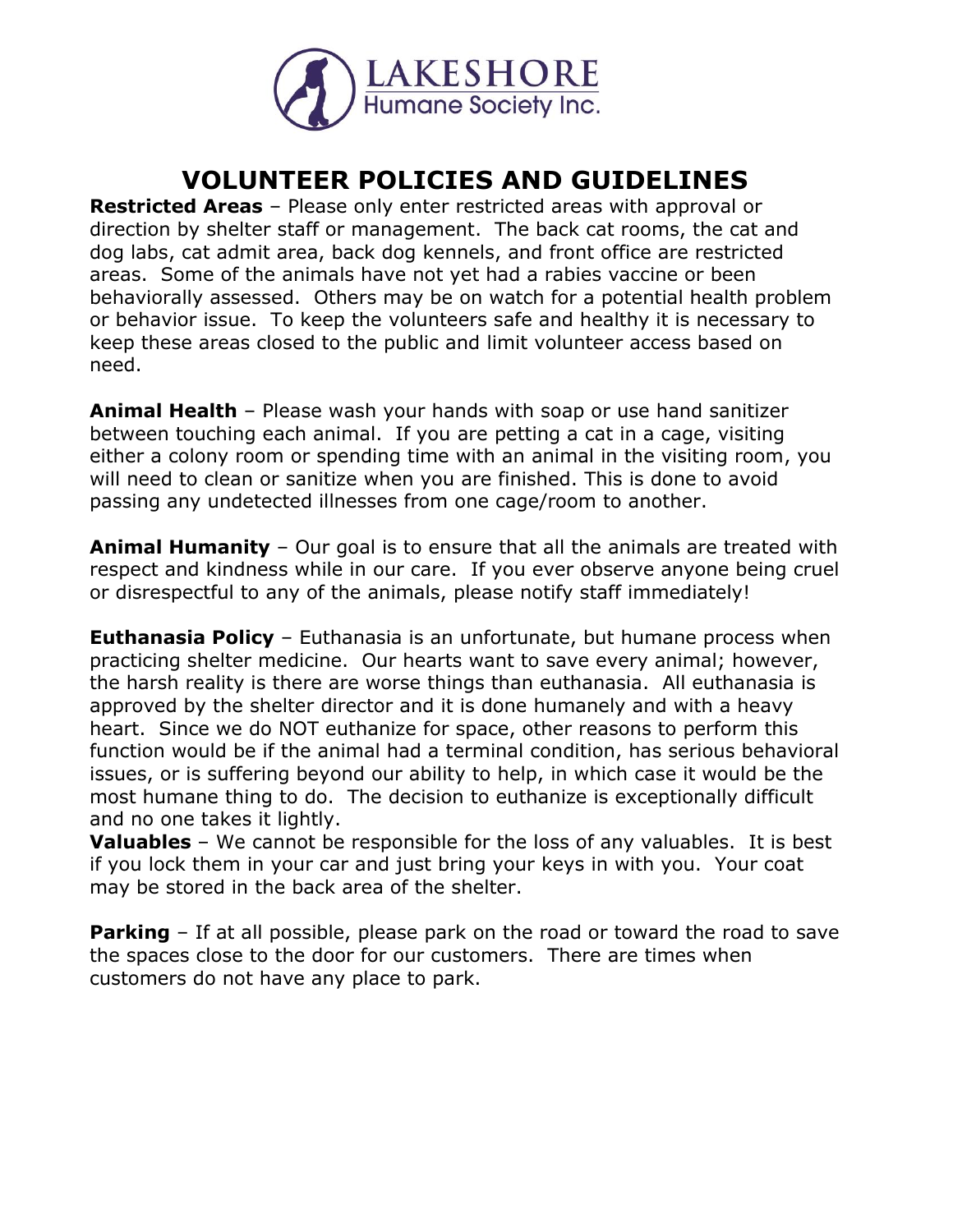

**Equal Opportunity** – The Lakeshore Humane Society, Inc. is committed to provide volunteer opportunities regardless of race, color, disability, veteran status, religion, sex or national origin.

**Sexual Harassment** – We are committed to provide an environment that is free of sexual harassment. Please see management if you have a problem with this, as this behavior will not be tolerated.

**Dismissal** – Grounds for dismissal may include, but are not limited to the following: Use of profane language, unable to work under staff supervision, rudeness or disrespectful to customers or staff, inappropriate treatment of animals, use of alcohol or illegal drugs, any behavior that jeopardizes the shelter's financial status and/or reputation. Management reserves the right to end the relationship between the shelter and any volunteer if it is in the best interest of the shelter.

**Fire/Evacuation procedure –** In case of fire or a necessary evacuation of building, please proceed to closest exit doors and meet with staff at LHS sign at the front of the building. Please do not leave property until you have notified staff/director so all persons in the building are accounted for.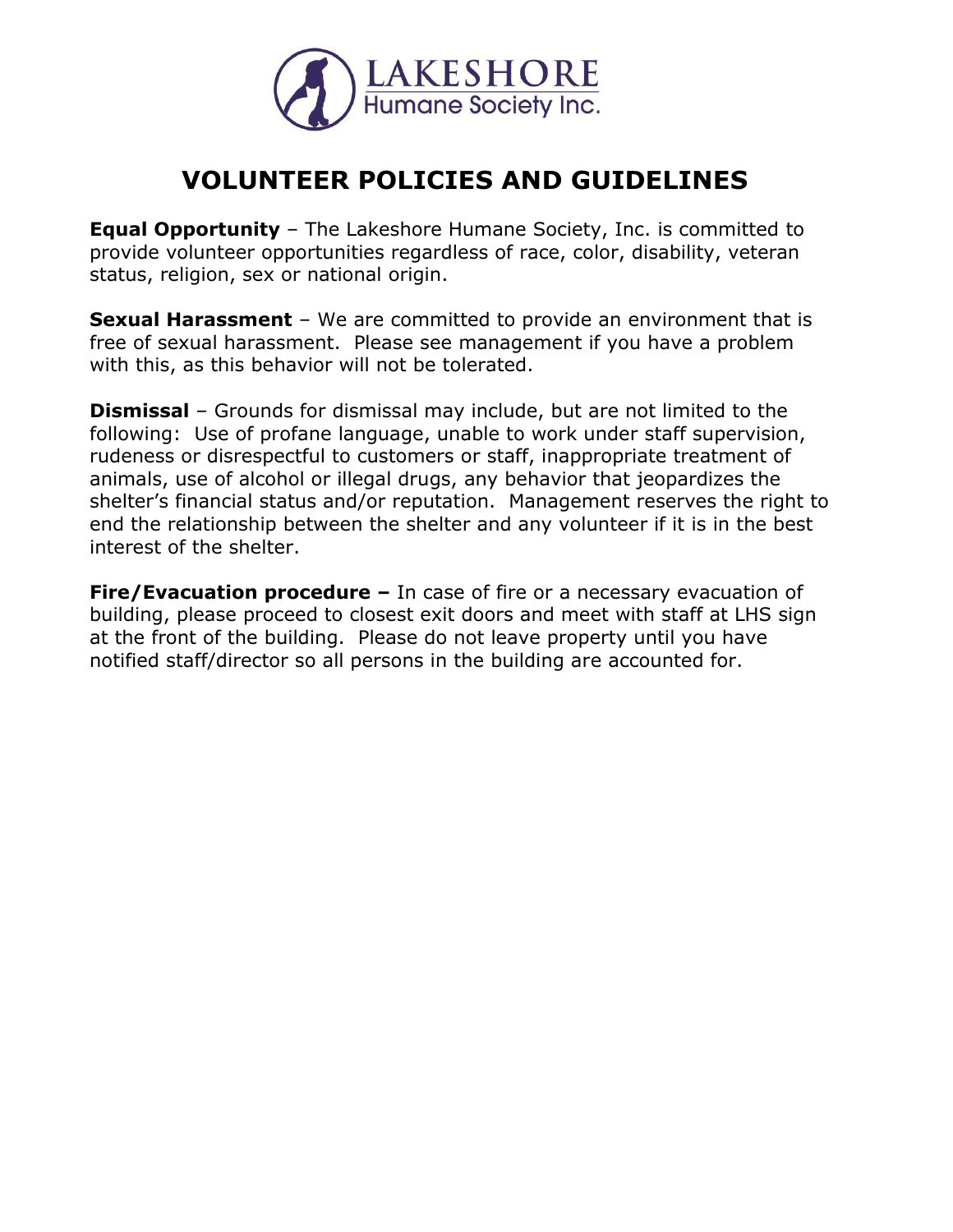

# **VOLUNTEER OPPORTUNITIES**

**Customer Service** – Assist in keeping the front shelter area clean, tidy and presentable for our customers. Watch that all animals are being treated kindly and respectfully. Assist customers with basic procedures, such as guiding them to information sheets on colony room windows, informing them about our visiting room, informing them to sanitize between each animal, etc. Direct any questions that customers may have about an animal's availability, or any other specific information about the animals to a Customer Service Specialist. Not every animal may be a good match for every person, and the Customer Service Specialists have the information and details necessary to appropriately answer the customer's questions.

**Cat Socializing** – Socialize and brush shy and frightened cats. Remember to sanitize between every cat. On the job training with staff will be done the first day of volunteering.

**Dog Walking (Must be 18 years old)** – Only dogs without a "Do Not Walk" sign on their cages are allowed to be walked. Dogs with behavior issues can only be handled by a staff member or trainer. You will need to sign each dog in and out of the dog walking book. Paths in the back of the building or the sidewalks can be used.Always bring a bag for fecal matter and be respectful of residential properties. Dog walking training will be done by staff during orientation and must be attended prior to walking dogs.

**Dog Socializing (Must be 18 years old)** – Socializing includes brushing, loving and playing with resident dogs with no major behavior problems. This can either be done in the large outdoor kennel, weather permitting, or in our visiting room. You will need to ask a shelter employee to take the dog out of its kennel and introduce the dog to you.

**Dog Trainer (Must be 18 years old)** – Working with dogs who have specific behavior issues need experienced handlers. If you are a certified trainer, enrolled in a certified program or have at least 1 year as a trainer at a training facility, we need your help. References and certificate will be required. Any volunteer interested in working with dogs with behavioral issues must attend scheduled training with senior dog handler prior to handling. Please contact management or senior handler after orientation to schedule training.

**Grooming** – We are always in need of experienced groomers to assist us in keeping our residents well-groomed and looking their best for adoption.